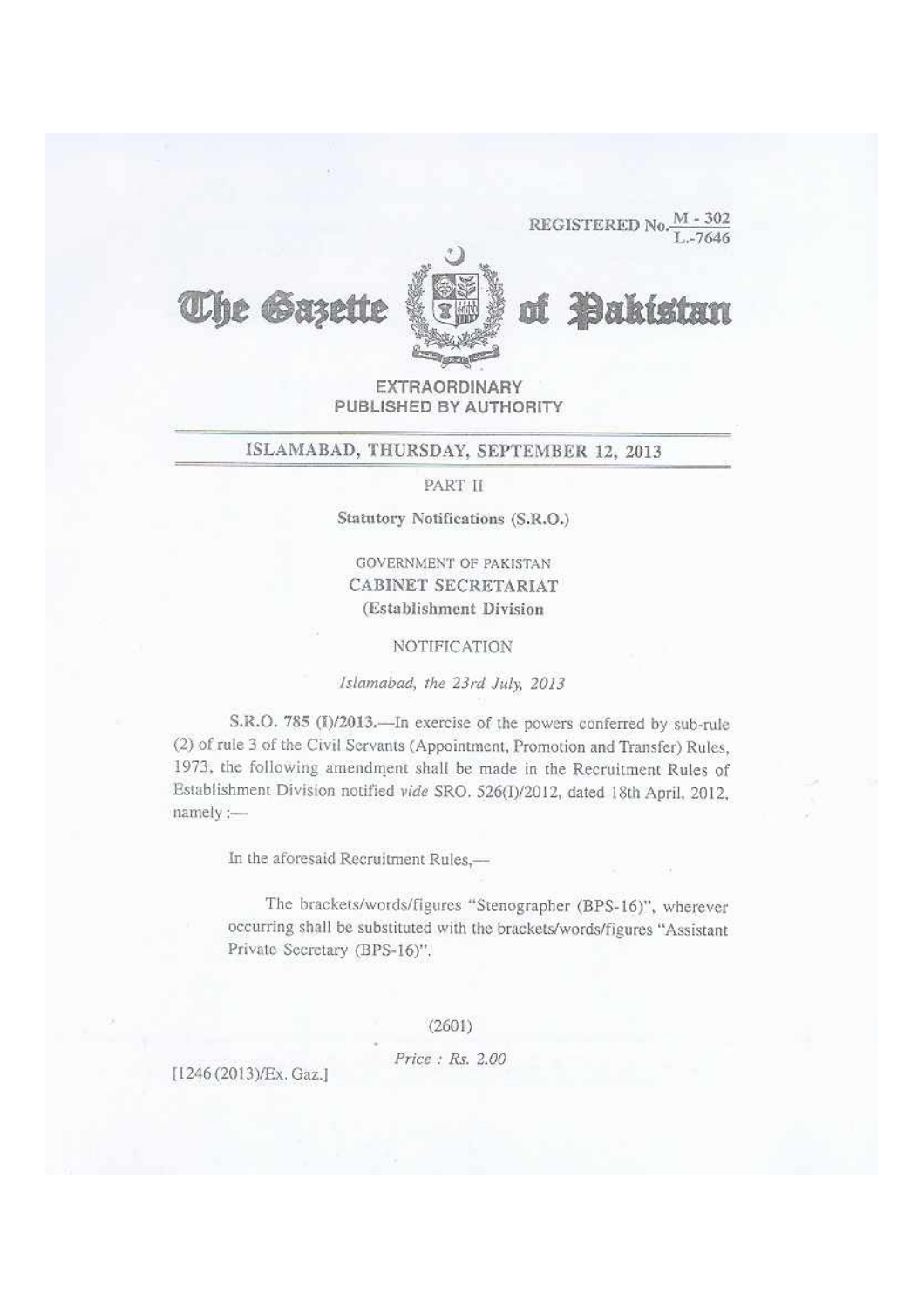2. This Notification issued with the approval of Establishment Division vide O.M. No.7/6/2002-R-6 (Pt-I), dated 9-4-2013 and F.P.S.C. vide letter No. F. 12-04-2012-RR dated 23rd July, 2013.

(Name and designation of the issuing authority)

[No. 7/6/2002-R-6 Pt-L]

ZULFIQAR ALI SHAH, Deputy Secretary.

PRINTED BY THE MANAGER, PRINTING CORPORATION OF PAKISTAN PRESS, ISLAMABAD. PUBLISHED BY THE DEPUTY CONTROLLER, STATIONERY AND FORMS, UNIVERSITY ROAD, KARACHI.

š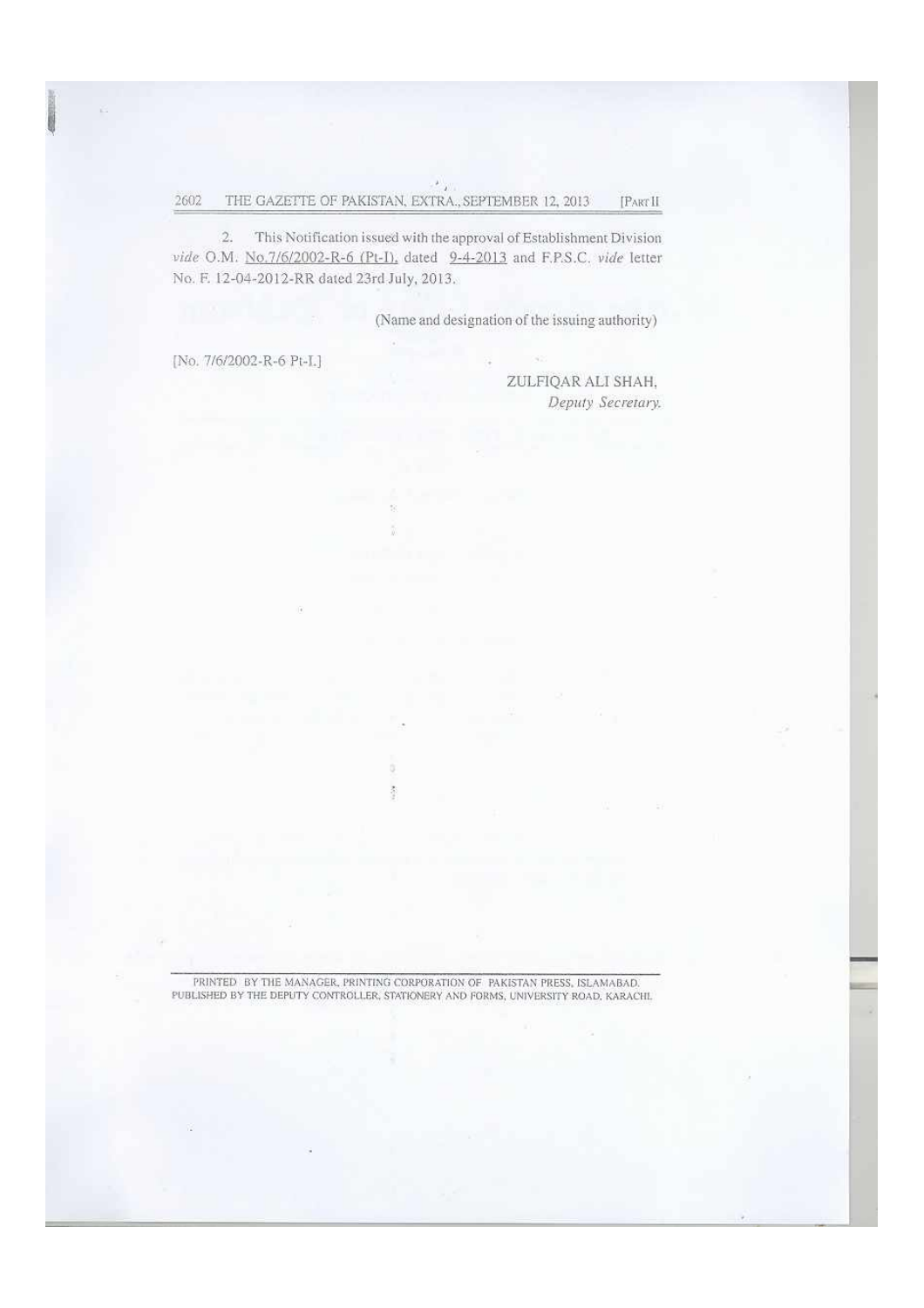M - 302 **REGISTERED No** 





### Bak đË.

**EXTRAORDINARY** PUBLISHED BY AUTHORITY

# ISLAMABAD, TUESDAY, MAY 22, 2012

### PART II

# Statutory Notifications (S. R. O.)

**GOVERNMENT OF PAKISTAN** 

# CABINET SECRETARIAT

(Establishment Division)

### **NOTIFICATION**

# Islamabad, the 18th April, 2012

S. R. O. 526 (I)/2012. - In exercise of powers conferred by sub-rule (2) of rule-3 of the Civil Servants (Appointment, Promotion and Transfer) Rules, 1973, and Section-7 (1)(b)(i)&(ii) of FPSC Ordinance, 1977 (XLV of 1977), the following method, qualifications and other conditions are laid down for appointment to the following posts in the Ministries/Divisions/Departments of the Federal Government:-

| S. No. Designation   | <b>BPS</b> |  |
|----------------------|------------|--|
| Private Secretary    | 17         |  |
| Superintendent<br>2. | 16         |  |
| Stenographer<br>3.   |            |  |

 $(2075)$ 

[2556(2012)/Ex. Gaz.]

Price: Rs. 3.00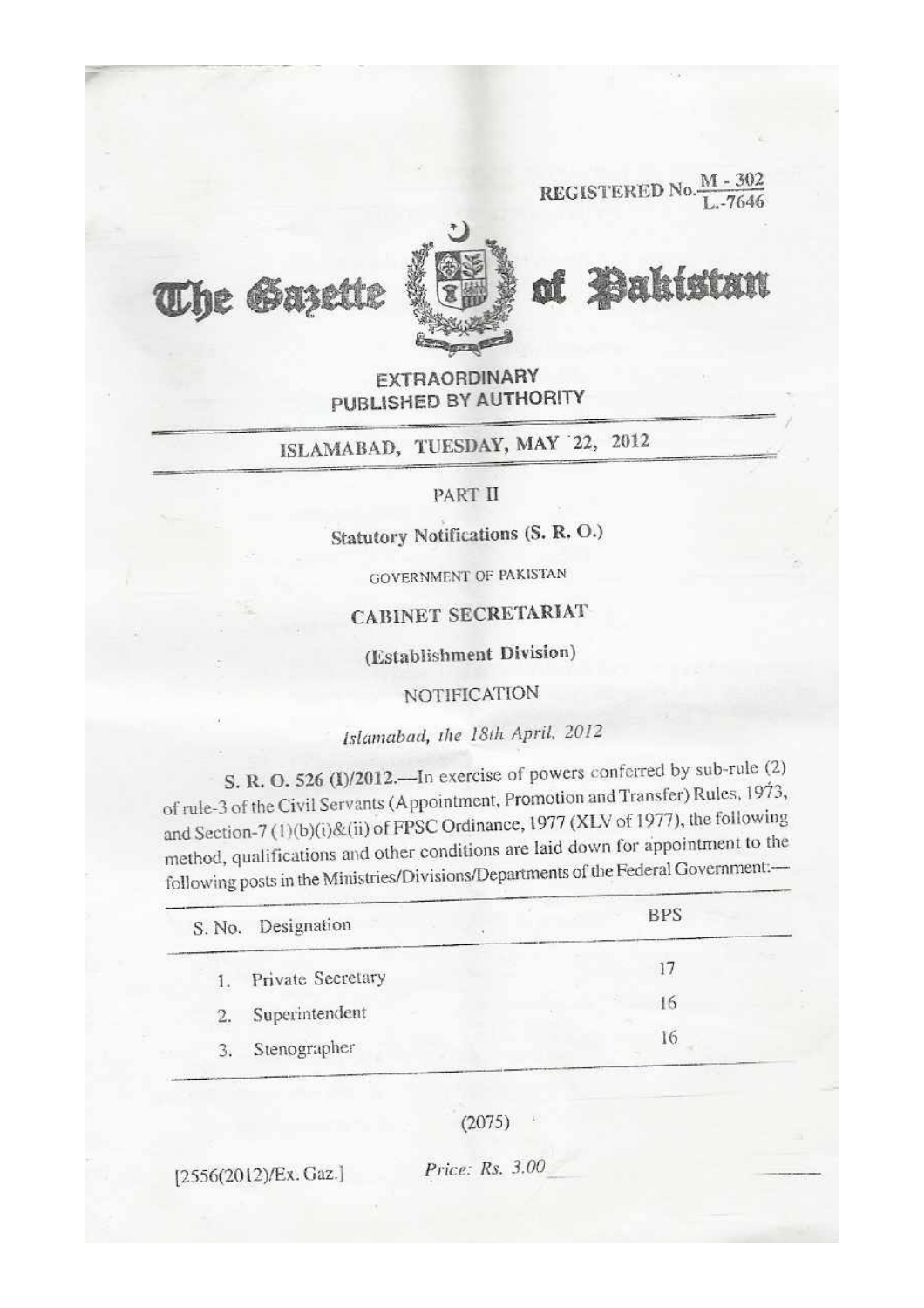$[PAR<sub>1</sub>1]$ 

### METHOD OF APPOINTMENT

The method of appointment to the posts shall be as under:- $\overline{2}$ 

|     | S. No. Designation and BPS of the post | Method of appointment  |                                  |  |  |
|-----|----------------------------------------|------------------------|----------------------------------|--|--|
|     |                                        | By Promotion<br>$(\%)$ | By Initial<br>appointment $(\%)$ |  |  |
| (1) | $\left( 2\right)$                      | (3)                    | (4)                              |  |  |
| 1.  | Private Secretary (BPS-17)             | 100%                   |                                  |  |  |
| 2.  | Superintendent (BPS-16)                | 100%                   |                                  |  |  |
| 3.  | Stenographer (BPS-16)                  | 50%                    | 50%                              |  |  |

Provided that:-

- if no suitable person is available/eligible for promotion to the posts of  $(i)$ Superintendent and Private Secretary the posts shall be filled by transfer.
- Failing initial appointment the posts of Stenographer shall be filled in  $(ii)$ by transfer:

### CONDITIONS FOR PROMOTION

Promotion to the post in column (2) below shall be made by selection  $3.$ from amongst the persons who hold the posts specified in column (3) on a regular basis and fulfill the conditions of eligibility as prescribed in column (4):-

| S.<br>No.        | Designation and BPS of<br>the Post               | Persons eligible                                        | Conditions of eligibility                                                           |
|------------------|--------------------------------------------------|---------------------------------------------------------|-------------------------------------------------------------------------------------|
| (1)              | (2)                                              | (3)                                                     | (4)                                                                                 |
| -15              | Private Secretary (BPS-17) Stenographer (BPS-16) |                                                         | 03 years service as Stenographer.                                                   |
| $\overline{2}$ . | Stenographer (BPS-16)                            | Stenotypist (BPS-14)                                    | 03 years Service as Stenotypist.                                                    |
| 3.               | Superintendent (BPS-16)                          | Assistant Incharge<br>(BPS-15)/ Assistant<br>$(BPS-14)$ | service as Assistant<br>$03$ years<br>Incharge or 05 years service as<br>Assistant. |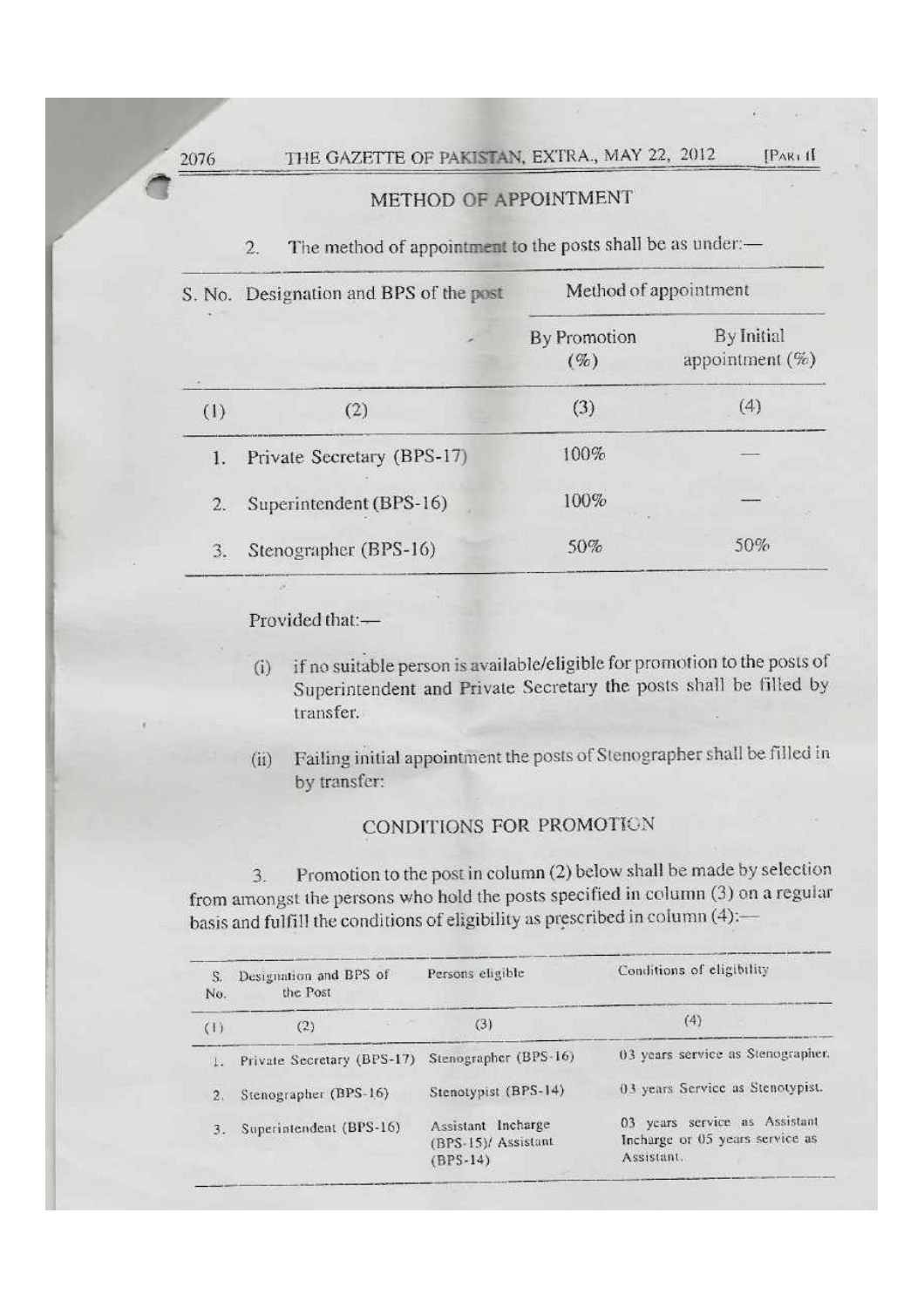## QUALIFICATION, EXPERIENCE AND AGE LIMIT FOR INITIAL APPOINTMENT

2077

A candidate must possess the educational qualifications and must be  $\Lambda$ within the age limits as mentioned against the posts concerned in the Schedule to this Notification provided that:-

- the maximum age limit shall be relaxed in respect of the candidates  $(i)$ specified and to the extent indicated in the Initial Appointment to Civil Posts (Relaxation of Upper Age Limit) Rules, 1993 as amended from time to time; and
- eligibility of candidates shall be reckoned, as on the closing date fixed  $(ii)$ for submission of applications in accordance with these Recruitment Rules and the Instructions issued by the Federal Government and the Federal Public Service Commission from time to time.

## APPOINTMENT BY TRANSFER

Appointment by transfer shall be made by selection from amongst the  $5.$ persons holding appointment on a regular basis under the Federal Government in the same basic pay scale in which the post to be filled exists, provided that the person concerned possesses the qualifications and experience prescribed for initial appointment to the post concerned.

### **PROBATION**

Persons appointed by initial appointment or promotion or transfer shall 6. be on probation for a period of one year. This period may be curtailed for good and sufficient reasons to be recorded, or if considered necessary, it may be extended for a period not exceeding one year as may be specified at the time of appointment. Appointment or probation shall be subject to the provisions of Section 6 of the Civil Servants Act, 1973 read with Rule 21 of the Civil Servants (Appointment, Promotion and Transfer) Rules, 1973.

This Notification issues with the concurrence of the FPSC vide its 7. letter No. E2-4/2012-RR, dated 18-04-2012 and supersedes Establishment Division's SRO. 107(1)/2005, dated 15-10-2005 as amended from time to time to the extent of the posts of Stenographer and Superintendent and SRO. 99(KE)/87, dated 22nd October, 1987.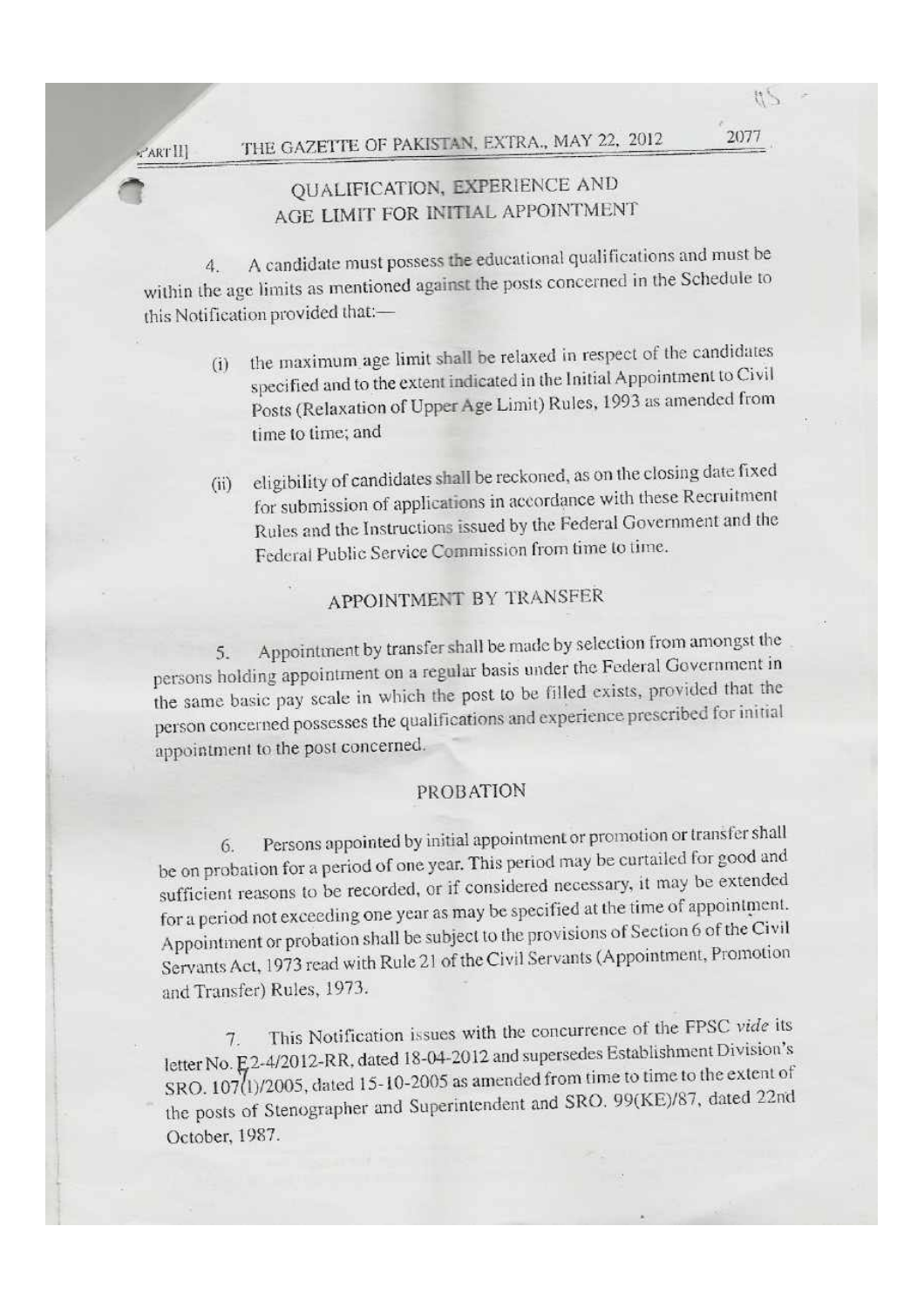THE GAZETTE OF PAKISTAN, EXTRA., MAY 22, 2012 PART II

### **SCHEDULE**

2078

(See Rule 4)

|     | $S_{-}$<br>Designation and<br>No. |       | Qualification/Experience                                                                  | Age Limit |          |
|-----|-----------------------------------|-------|-------------------------------------------------------------------------------------------|-----------|----------|
|     | BPS of the post                   |       |                                                                                           | Minimum   | Maximum  |
| (1) | (2)                               |       | (3)                                                                                       | (4)       | (5)      |
| 1.  | Stenographer<br>$(BPS-16)$        | (i)   | Second class or Grade "C"<br>Bachelor's degree from a<br>University recognized by<br>HEC. | 20 years  | 28 years |
|     |                                   | (ii)  | A minimum speed of 100/50<br>w.p.m in shorthand/typing<br>respectively.                   |           |          |
|     |                                   | (iii) | Must be computer literate.                                                                |           |          |

PRINTED BY THE MANAGER, PRINTING CORPORATION OF PAKISTAN PRESS, ISLAMABAD. PUBLISHED BY THE DEPUTY CONTROLLER, STATIONERY AND FORMS, UNIVERSITY ROAD, KARACHI,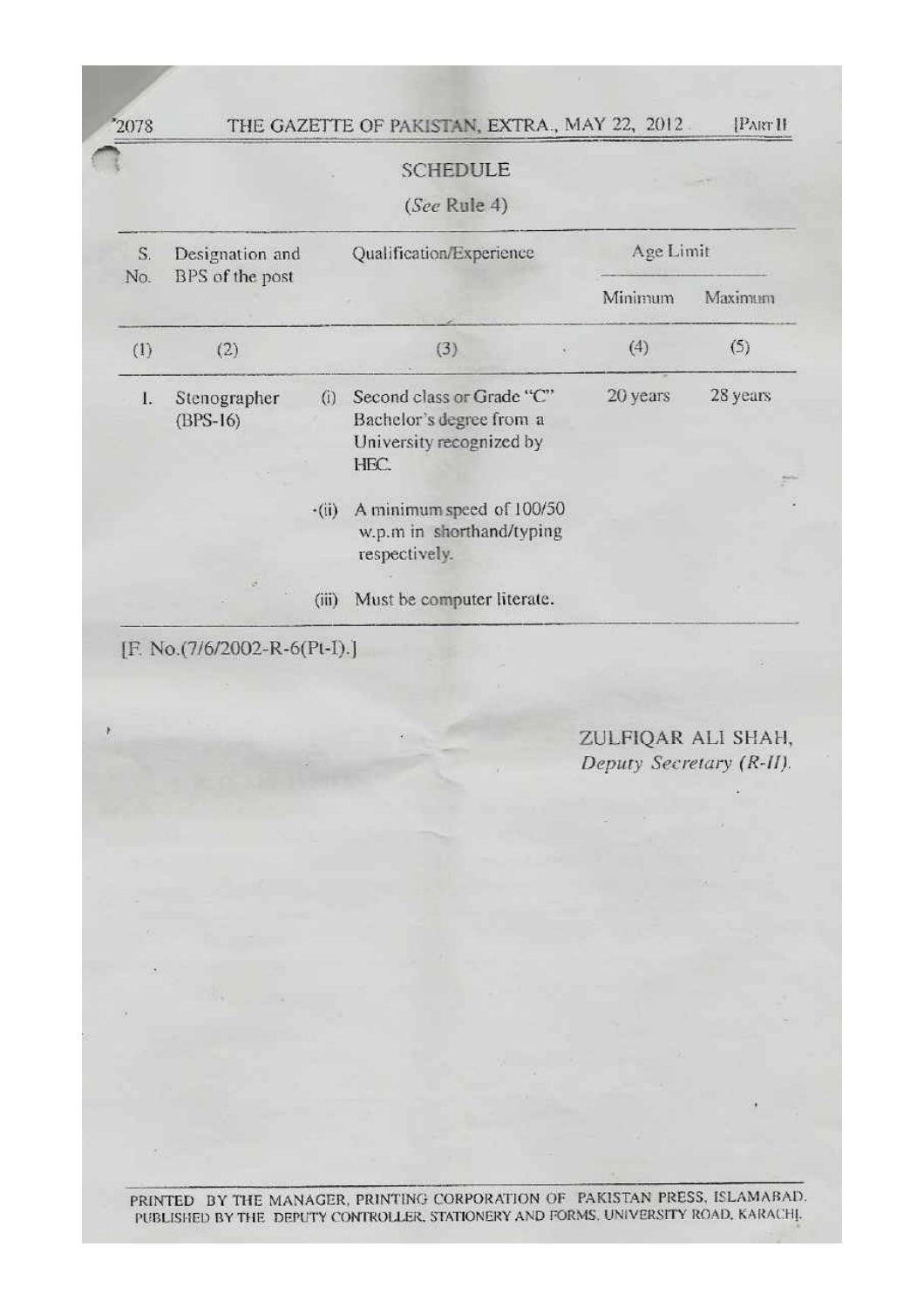REGISTERED No.  $\frac{M \cdot 302}{L \cdot 7646}$ 





of Pakistan

# **EXTRAORDINARY** PUBLISHED BY AUTHORITY

# ISLAMABAD, TUESDAY, MAY 22, 2012

## PART II

# Statutory Notifications (S. R. O.)

**GOVERNMENT OF PAKISTAN** 

# CABINET SECRETARIAT

(Establishment Division)

## NOTIFICATION

Islamabad, the 18th April, 2012

S. R. O. 526 (I)/2012.—In exercise of powers conferred by sub-rule (2) of rule-3 of the Civil Servants (Appointment, Promotion and Transfer) Rules, 1973, and Section-7 (1)(b)(i)&(ii) of FPSC Ordinance, 1977 (XLV of 1977), the following method, qualifications and other conditions are laid down for appointment to the following posts in the Ministries/Divisions/Departments of the Federal Government:-

| S. No. Designation   |  | <b>BPS</b>   |
|----------------------|--|--------------|
| 1. Private Secretary |  | $\mathbf{L}$ |
| 2. Superintendent    |  | $\Omega$     |
| Stenographer         |  | 16           |

 $(2075)$ 

[2556(2012)/Ex. Gaz.]

Price: Rs. 3.00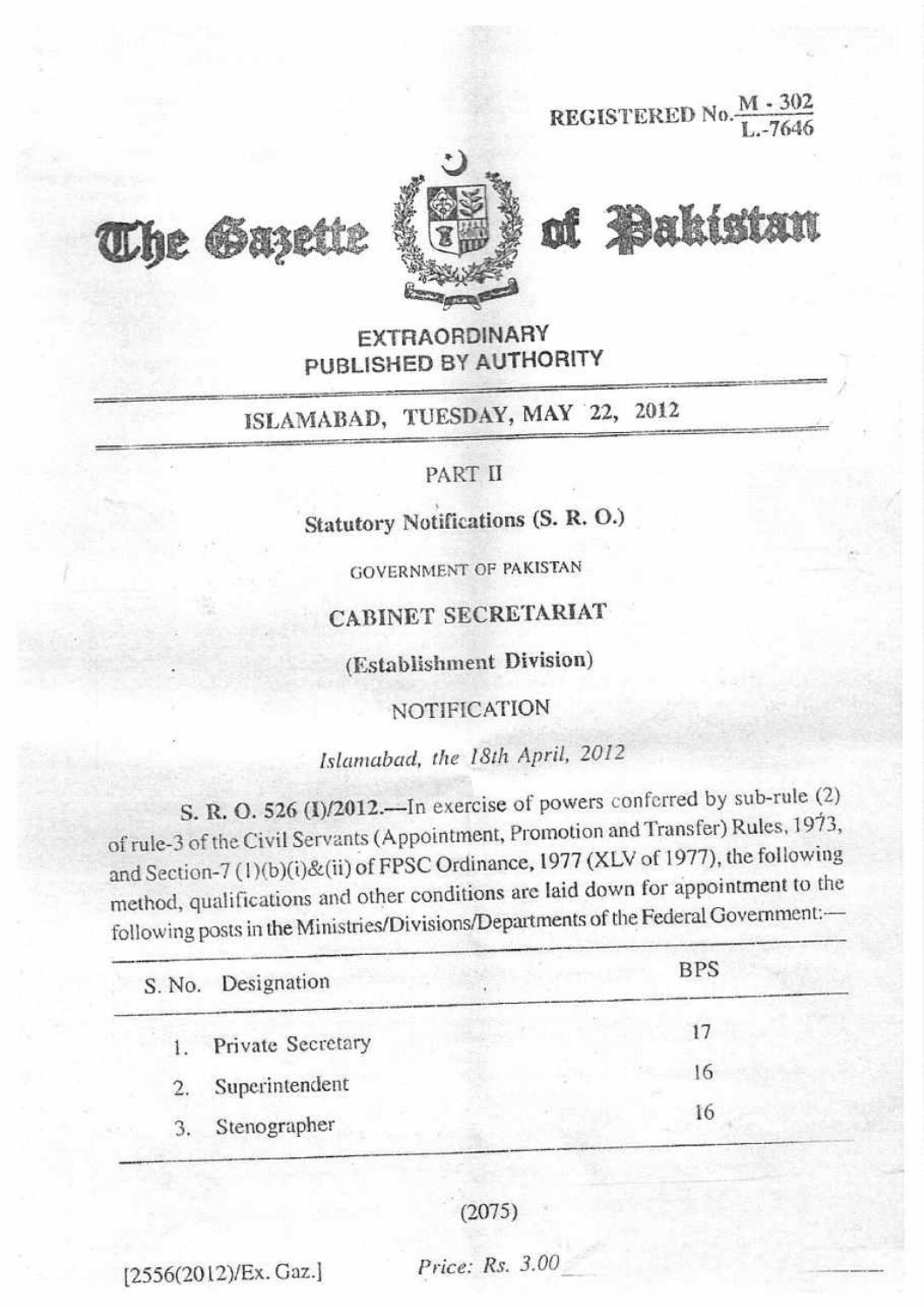# METHOD OF APPOINTMENT

[PARI II

#### The method of appointment to the posts shall be as under:- $\overline{2}$ .

|     | S. No. Designation and BPS of the post | Method of appointment |                                  |  |  |
|-----|----------------------------------------|-----------------------|----------------------------------|--|--|
|     |                                        | By Promotion<br>(%)   | By Initial<br>appointment $(\%)$ |  |  |
| (1) | (2)                                    | (3)                   | (4)                              |  |  |
| 1.  | Private Secretary (BPS-17)             | 100%                  |                                  |  |  |
| 2.  | Superintendent (BPS-16)                | 100%                  |                                  |  |  |
| 3.  | Stenographer (BPS-16)                  | 50%                   | 50%                              |  |  |
|     |                                        |                       |                                  |  |  |

## Provided that:-

- if no suitable person is available/eligible for promotion to the posts of  $(i)$ Superintendent and Private Secretary the posts shall be filled by transfer.
- Failing initial appointment the posts of Stenographer shall be filled in  $(ii)$ by transfer:

## CONDITIONS FOR PROMOTION

Promotion to the post in column (2) below shall be made by selection 3. from amongst the persons who hold the posts specified in column (3) on a regular basis and fulfill the conditions of eligibility as prescribed in column (4):-

| S.<br>No. | Designation and BPS of<br>the Post | Persons eligible                                        | Conditions of eligibility                                                      |
|-----------|------------------------------------|---------------------------------------------------------|--------------------------------------------------------------------------------|
| (1)       | (2)                                | (3)                                                     | (4)                                                                            |
|           | Private Secretary (BPS-17)         | Stenographer (BPS-16)                                   | 03 years service as Stenographer.                                              |
| 2.        | Stenographer (BPS-16)              | Stenotypist (BPS-14)                                    | 03 years Service as Stenotypist.                                               |
| 3.        | Superintendent (BPS-16)            | Assistant Incharge<br>(BPS-15)/ Assistant<br>$(BPS-14)$ | 03 years service as Assistant<br>Incharge or 05 years service as<br>Assistant. |

2076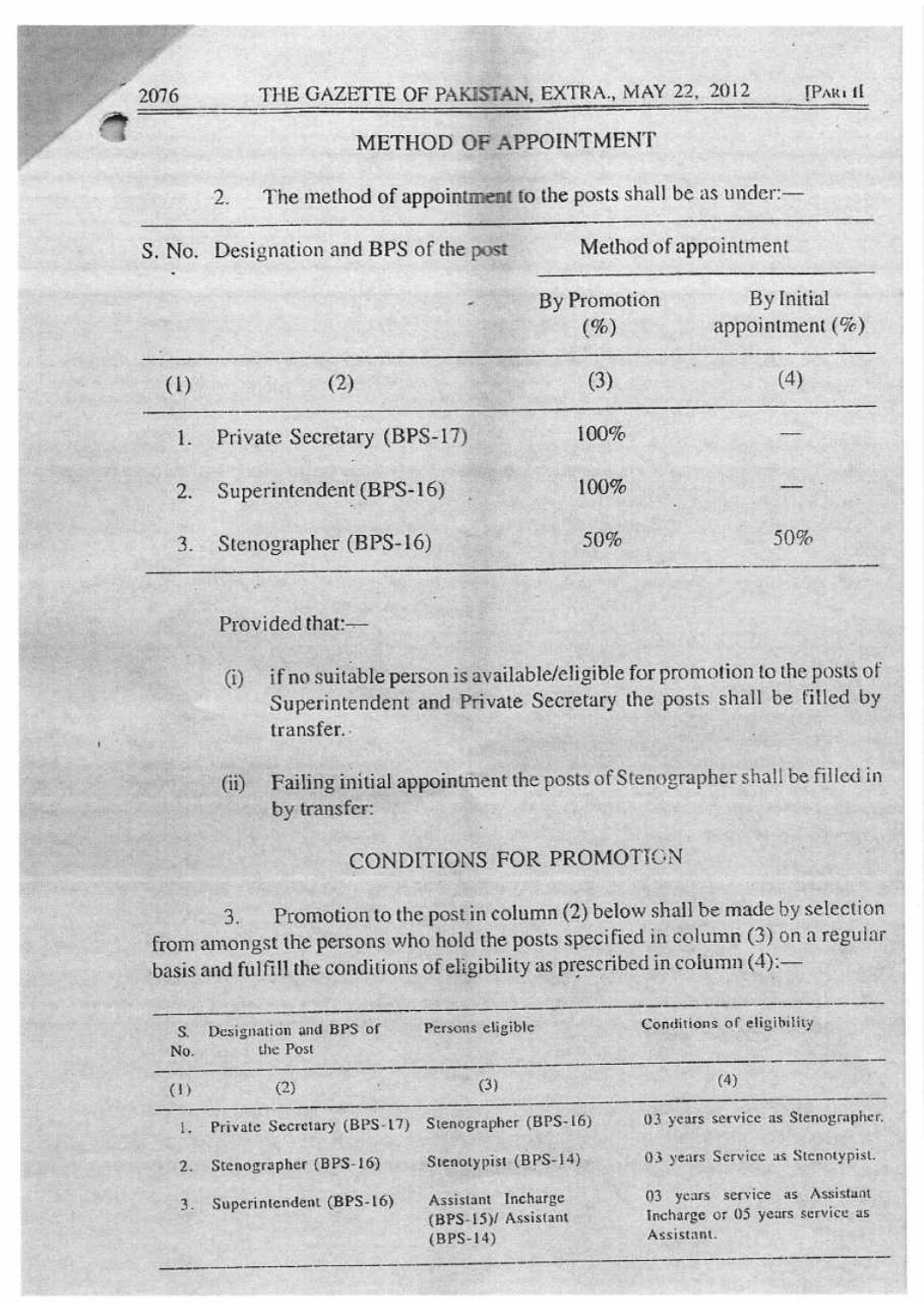#### THE GAZETTE OF PAKISTAN, EXTRA., MAY 22, 2012  $4'ART$ <sup>II]</sup>

# QUALIFICATION, EXPERIENCE AND AGE LIMIT FOR INITIAL APPOINTMENT

A candidate must possess the educational qualifications and must be 4. within the age limits as mentioned against the posts concerned in the Schedule to this Notification provided that:-

- the maximum age limit shall be relaxed in respect of the candidates  $(i)$ specified and to the extent indicated in the Initial Appointment to Civil Posts (Relaxation of Upper Age Limit) Rules, 1993 as amended from time to time; and
- eligibility of candidates shall be reckoned, as on the closing date fixed  $(ii)$ for submission of applications in accordance with these Recruitment Rules and the Instructions issued by the Federal Government and the Federal Public Service Commission from time to time.

# APPOINTMENT BY TRANSFER

Appointment by transfer shall be made by selection from amongst the 5. persons holding appointment on a regular basis under the Federal Government in the same basic pay scale in which the post to be filled exists, provided that the person concerned possesses the qualifications and experience prescribed for initial appointment to the post concerned.

## **PROBATION**

Persons appointed by initial appointment or promotion or transfer shall 6. be on probation for a period of one year. This period may be curtailed for good and sufficient reasons to be recorded, or if considered necessary, it may be extended for a period not exceeding one year as may be specified at the time of appointment. Appointment or probation shall be subject to the provisions of Section 6 of the Civil Servants Act, 1973 read with Rule 21 of the Civil Servants (Appointment, Promotion and Transfer) Rules, 1973.

This Notification issues with the concurrence of the FPSC vide its  $7.$ letter No. E2-4/2012-RR, dated 18-04-2012 and supersedes Establishment Division's SRO. 107(1)/2005, dated 15-10-2005 as amended from time to time to the extent of the posts of Stenographer and Superintendent and SRO. 99(KE)/87, dated 22nd October, 1987.

2077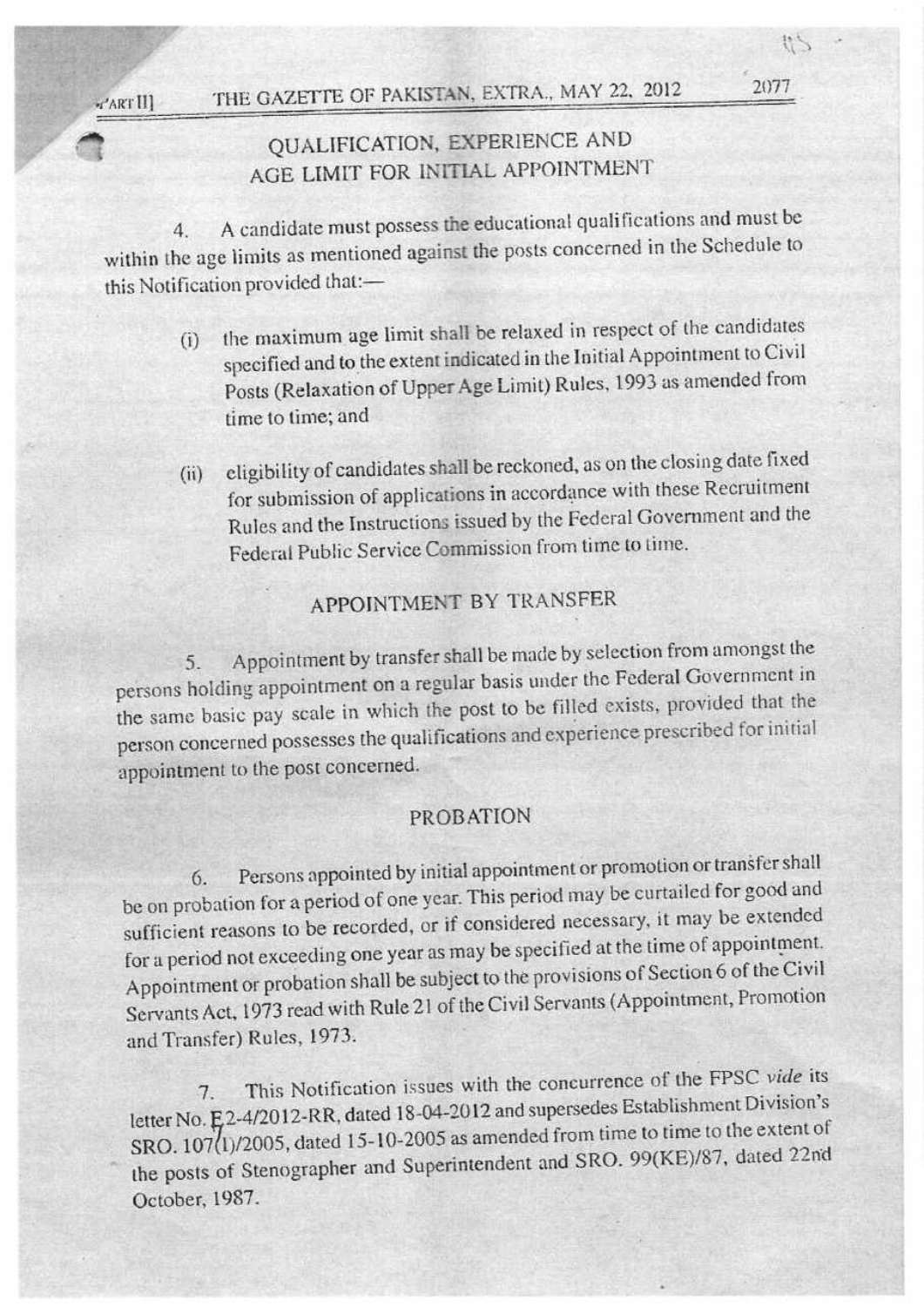|     |                            |              | <b>SCHEDULE</b><br>(See Rule 4)                                                           |           |          |
|-----|----------------------------|--------------|-------------------------------------------------------------------------------------------|-----------|----------|
| S.  | Designation and            |              | Qualification/Experience                                                                  | Age Limit |          |
| No. | BPS of the post            |              |                                                                                           | Minimum   | Maximum  |
| (1) | (2)                        |              | (3)                                                                                       | (4)       | (5)      |
| 1.  | Stenographer<br>$(BPS-16)$ | (i)          | Second class or Grade "C"<br>Bachelor's degree from a<br>University recognized by<br>HEC. | 20 years  | 28 years |
|     |                            | $\cdot$ (ii) | A minimum speed of 100/50<br>w.p.m in shorthand/typing<br>respectively.                   |           |          |
|     |                            | (iii)        | Must be computer literate.                                                                |           |          |

[F. No.(7/6/2002-R-6(Pt-I).]

ZULFIQAR ALI SHAH, Deputy Secretary (R-II).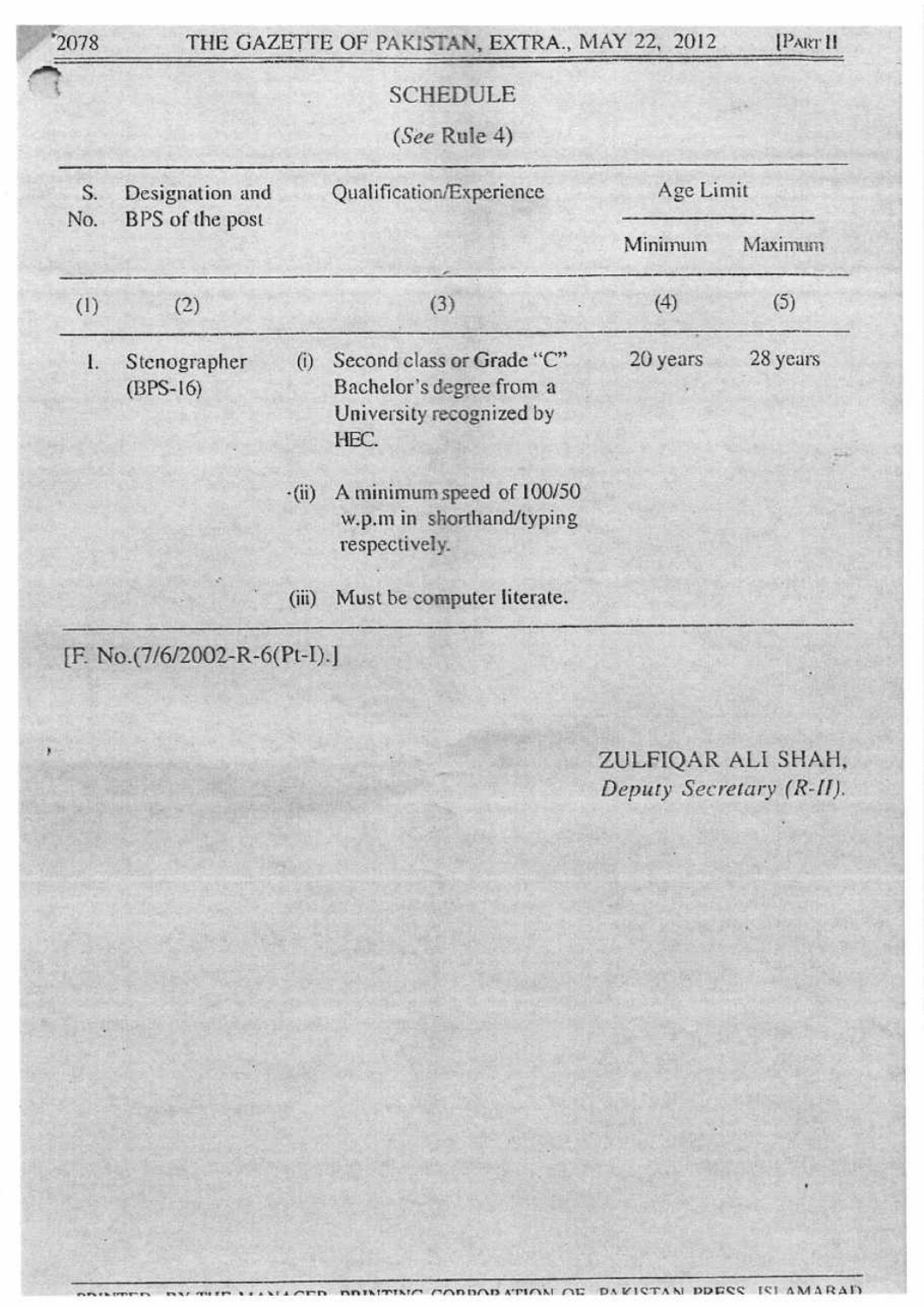REGISTERED No.  $\frac{M-302}{2}$ 





Sakistan

### **EXTRAORDINARY** PUBLISHED BY AUTHORITY

# ISLAMABAD, THURSDAY, SEPTEMBER 12, 2013

### PART II

Statutory Notifications (S.R.O.)

**GOVERNMENT OF PAKISTAN CABINET SECRETARIAT** (Establishment Division)

### NOTIFICATION

### Islamabad, the 23rd July, 2013

S.R.O. 785 (I)/2013. - In exercise of the powers conferred by sub-rule (2) of rule 3 of the Civil Servants (Appointment, Promotion and Transfer) Rules, 1973, the following amendment shall be made in the Recruitment Rules of Establishment Division notified vide SRO. 526(I)/2012, dated 18th April, 2012,  $namely :=$ 

In the aforesaid Recruitment Rules,-

The brackets/words/figures "Stenographer (BPS-16)", wherever occurring shall be substituted with the brackets/words/figures "Assistant Private Secretary (BPS-16)".

 $(2601)$ 

Price: Rs. 2.00

[1246 (2013)/Ex. Gaz.]